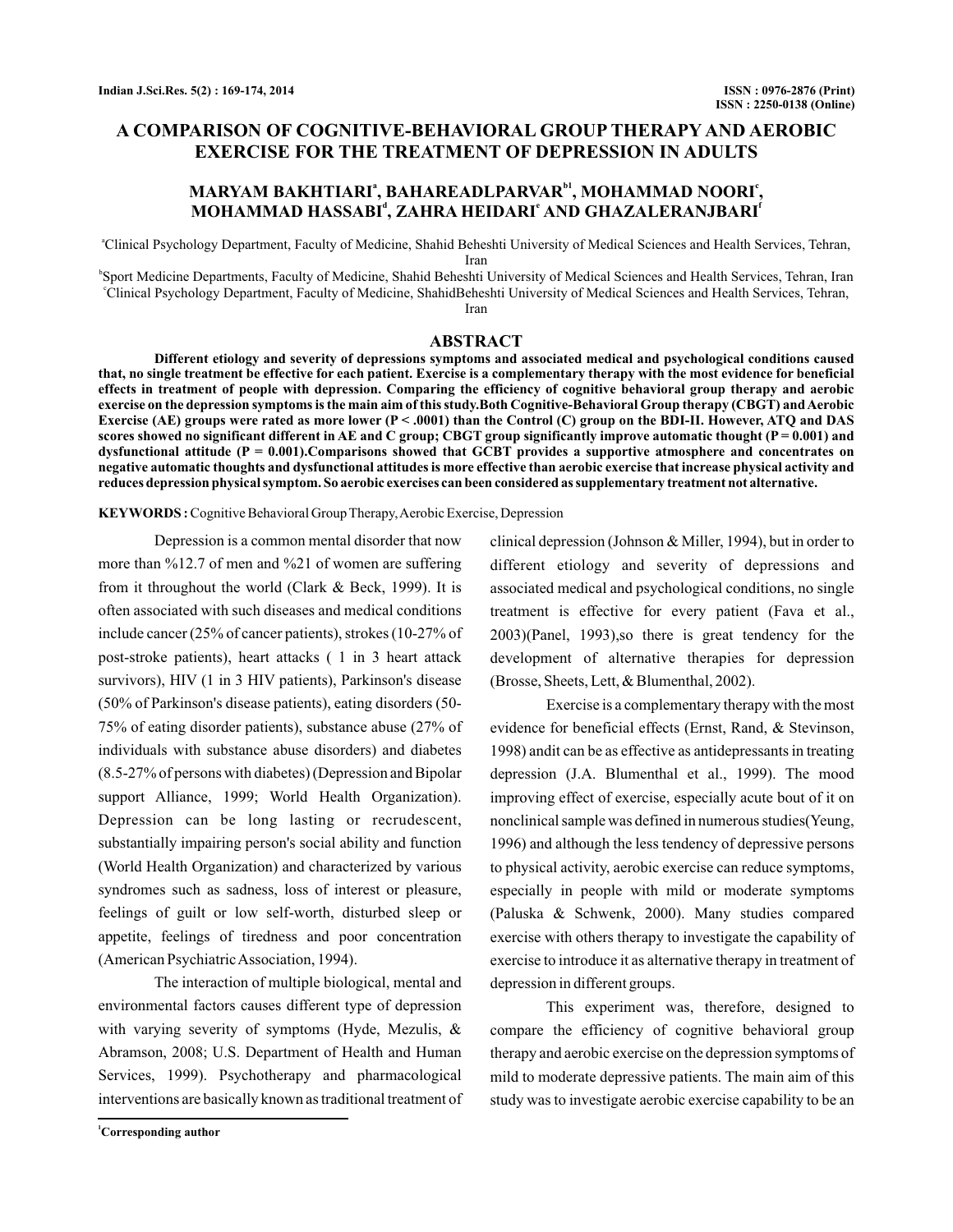alternative therapy of cognitive behavioral group therapy in treatment of people with depression.

#### **MATERIALSAND METHODS**

In a pre  $\&$  post clinical trial design, 48 patients who suffering from mild to moderate depression took part. All participants provided written informed consent.

### **Participants**

Participants consisted of 48 adultwho referred to Ayatollah Taleghani with depression symptoms. Two of the 48 participants in our sample did not complete treatment period so the final sample was made up 44 patients. The participants ranged in age from 20 to 40 years. Demographic information of the subjects is presented in table 1.

# **Procedures**

Participants were interviewed using the DSM-IV Structured Clinical Interview for Depression (SCID) and They obtained 14 to 28 scores in Beck Depression Inventory (BDI- II) diagnosed as mild to moderate MDD were opted. They were evaluated by Dysfunctional attitude scale (DAS) and Automatic Thought Questionnaire (ATQ).The participants were recruited randomly in three groups, group cognitive- behavioral therapy (GCBT), aerobics exercises and control. The first group was treated by GCBT for eight weeks (2 sessions in per week, in the first half of treatment, and 1 session in per week for the second half).The treatment plan was presented in five sections: Changing beliefs and surface processes, explore the negative belief systems, examine their beliefs, the beliefs and dysfunctional behavior.

The second group was done aerobic exercises for eight weeks (3 an hour sessions per week, with intensity 5070% HRR that is equivalent to 50-70% of vo2max), the exercises started With 50% heart rate reserve and fifth sessions of 5% is added to the exercises intensity to reach a maximum of 70% vo2max. The aerobic exercises started with stretching softness movements for 10 minutes and continued with treadmill, bicycles and Alptykal devices. The exercises fitted withphysical fitness and heart rate of each patient's baseline.

When the treatment finished all participants completed BDI-II, DAS andATQ.

# **Measures**

# **Beck Depression Inventory- II**

The BDI, the most widely used measure of depression in published treatment-outcome studies for effectiveness of all trails (A. T. Beck, Ward, Mendelson, Mock, & Erbaugh, 1961). The BDI contains 21 questions and score ranges 063. Beck et al. (1988) defined the cut-offs of the scale; 10: no depression, 1018: mild depression 1929: moderate depression, 30 and more: severe depression (A. T. Beck, Steer, & Garbin, 1988). Test-retest reliability for the scores on the BDI is stable for nonclinical populations, ranging from .70 to .90 for periods of 1 to 2 weeks (A. Beck & Steer, 1987). For psychiatric patients, test-retest reliability has been reported to range from .48 to .86 over various treatment periods (Katz, Katz, & Shaw, 1999). BDI psychometric properties for Iranian p atients include retest correlation 0.94 and the correlation coefficient between the two halves of the test  $0.89$  ( $\alpha$ = $0.91$ ).

### **NegativeAutomatic Thoughts Questionnaire**

The ATQ was designed by Hollon and Kendal (1980) is a 30-item structured questionnaire designed to assess the frequency of depressive cognitions. Respondents

|                         | Sex $(\% )$ |        | <b>Marital Status</b> $(\%)$ |               | <b>Educational State</b> $(\%)$ |                 |               |
|-------------------------|-------------|--------|------------------------------|---------------|---------------------------------|-----------------|---------------|
|                         | Male        | Female | <b>Married</b>               | <b>Single</b> | <b>Diploma</b>                  | <b>Bachelor</b> | <b>Master</b> |
| Cognitive               | 14.28       | 85.71  | 42.85                        | 57.14         | 28.57                           | 42.85           | 28.57         |
| behavioral group-       |             |        |                              |               |                                 |                 |               |
| therapy                 |             |        |                              |               |                                 |                 |               |
| <b>Aerobic Exercise</b> | 25          | 75     | 68.75                        | 31.25         | 43.75                           | 43.75           | 12.5          |
| Control                 | 25          | 75     | 56.25                        | 43.75         | 12.5                            | 56.25           | 31.25         |
| <b>Total</b>            | 21.73       | 78.26  | 56.52                        | 43.47         | 28.24                           | 47.82           | 23.91         |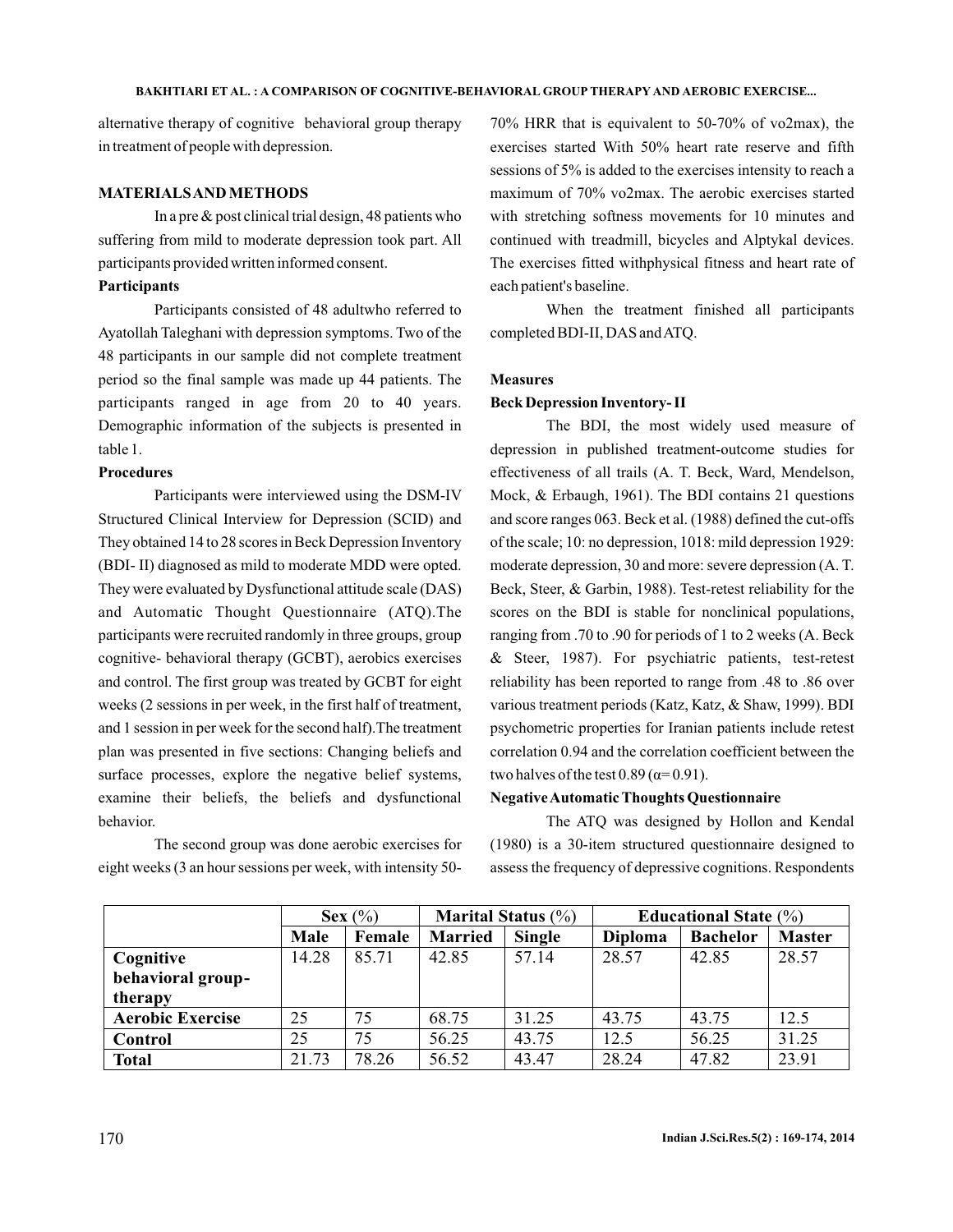read each statement precisely and to determine how frequently each thought occurred over the past week (Hollon & Kendall, 1980). The ATQ is considered as a valid measure, able to differentiate between adjusted and maladjusted groups, and is significantly correlated with corresponding affective states. Scores between 38 and 48 fall within the non-depressed range, whereas scores 80 or higher indicate the depressed range (Clark, 1988).

## **DysfunctionalAttitude Scale**

The DAS is a frequently used 40 item self-report inventory requiring the respondent to rate the level of agreement with each statement from "totally agree to totally disagree". The aim of this questionnaire is to measure the presence of more permanent dysfunctional attitudes to life, which predispose an individual to depression (Clak & Beck, 1999). The DAS has shown to be moderately correlated with depression ( $r=0.57$ ) (Hill, Oei, & Hill, 1989) and has shown to have good internal reliability  $(\alpha=0.88$  to 0.90) (Dobson & Breiter, 1983).

#### **DataAnalysis**

For the data analysis, descriptive statistics (mean, standard deviation and variance) and inferential statistics (for quantitative variables among the three groups), post hoc tests (follow-up), analysis of variance for quantitative data with normalization Kolmogorov-Smirnov test (ks), and to compare result, before and after treatment, the paired t test or (Wilcoxon test, if necessary) will be used.

### **RESULTS**

Group means for the depression, dysfunctional attitude and automatic thought scales are presented in Table 2. Covariate analysis results showed that the scores of depression in the post-test between three groups: cognitive behavioral group therapy, aerobic exercise and control is significantly different ( $P = 0.001$ ).

Benferony method has shown a significant difference between depression level of CBGT and control group (mean difference 17.998 and  $P = 0.001$ ); Also AE and control group has significant difference (mean difference - 8.569 and  $P = 0.001$ ) in depression scores. Depression in both CBGT and AE groups was significantly different (mean difference  $= -9.429$  and  $P = 0.001$ ). Figure1 shows pre and post-test depression levels in the three groups, cognitive behavioral group therapy, aerobic exercise and control.

In order to the analyses reported above, there was no difference between aerobic exercise and control group on two of the three scales (Dysfunctional Attitude: mean difference =  $-6.016$  and P = 0.35; Automatic Thought: mean difference =  $05.802$  P = 0.961); However CBGT group showed significant different from AE and Control group in automatic thought ( $P = 0.001$ ) and dysfunctional attitude ( $P$  $= 0.001$ ).

### **DISCUSSION**

The main purpose of this study was the comparison of group cognitive- behavioral therapy (GCBT) and aerobic exercise on mild to moderate depression. Based on results GCBT and aerobic exercise reduced depression symptom, align to other studies (James A Blumenthal et al., 1999; Comas-Diaz, 1981; Dobson, 1989; Duarte, Miyazaki, Blay, & Sesso, 2009; Kohn, Oden, Muñoz, Robinson, & Leavitt, 2002; Rosselló & Bernal, 1999; Steuer et al., 1984). The rationale of cognitive- behavioral therapy is to break the vicious circle between cognitive distortions and depression symptom and increase patient's knowledge about how negative automatic thoughts, irrational thoughts and dysfunctional attitudes work (Kohn, et al., 2002) as well treatment in group form plays a supportive role. Reduction in negative automatic thoughts and dysfunctional attitudes of patients received GCBT is consistent with other studies

|                               | CBGT <sup>a</sup> |        | AET <sup>b</sup> |       | $\mathsf{C}^{\mathfrak{c}}$ |             |
|-------------------------------|-------------------|--------|------------------|-------|-----------------------------|-------------|
|                               | M.                | S.D.   | M.               | S.D.  | M.                          | <b>S.D.</b> |
| <b>Depression</b>             | 2.86 <sup>d</sup> | 2.41   | $12.94^{\circ}$  | 6.84  | $19.12^{\rm d}$             | 7.74        |
| <b>Dysfunctional Attitude</b> | 35.21             | 4.82   | 57.25            | 22.06 | 56.44                       | 15.4        |
| <b>Automatic Thought</b>      | 15.64             | 43.144 | 155.25           | 25.8  | 160.06                      | 30.62       |

**Table 2. Group Differences on the BDI-II, DAS & ATQ**

Abbreviations: (a) Cognitive- Behavioral Group Therapy;

(b) Aerobic Exercise Therapy; (c) Control  ${}^d$ CBGT & AET < C, P < .01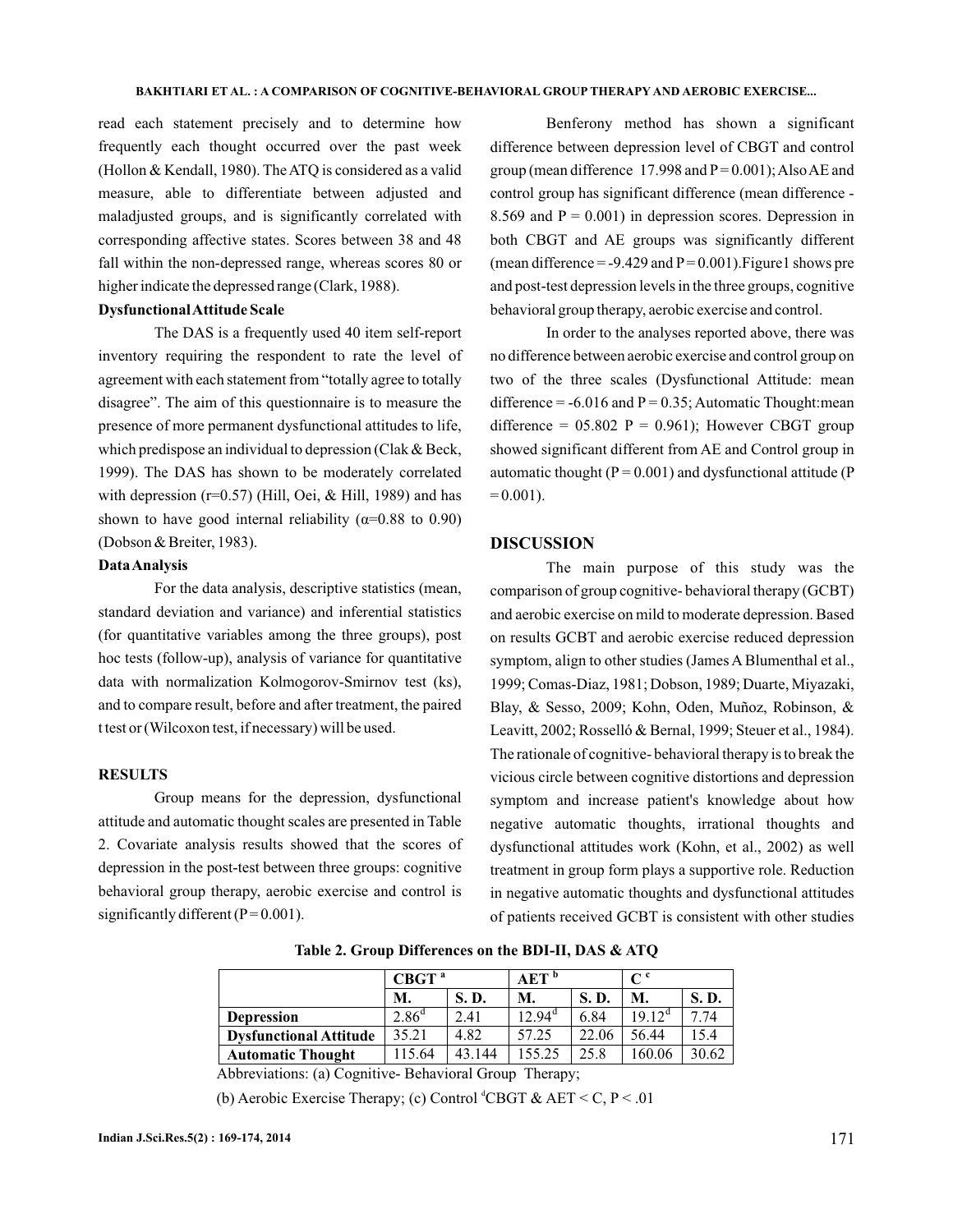

**Figure 1 : Comparison of Depression Scores in CBGT, AE & Control Groups**

(Kwon & Oei, 2003).

Sectional and longitudinal studies indicate that aerobic exercises have antidepressant and anxiolytic effects against of stressful life events (Salmon, 2001). Noted that effect of exercise on depression is dose-dependent and low levels of physical activity will have an effect similar to placebo (Dunn, Trivedi, Kampert, Clark, & Chambliss, 2005).

Comparisons showed that GCBT provides a supportive atmosphere and concentrates on negative automatic thoughts and dysfunctional attitudes is more effective than aerobic exercise that increase physical activity and reduces depression physical symptom. So aerobic exercises can been considered as supplementary treatment not alternative.

The main limitation of this study is disability to generalize results to society because of sampling method (accessible) and ignoring the effects of gender, age and ethnicity of people. So suggested to investigate the effects of gender role on effectiveness of aerobic exercise alone and in combinationwith other treatments on depression in future studies.

# **ACKNOWLEDGMENTS**

Thank all the persons who cooperated at this study specially Ayatollah TaleghaniHospital staffs in clinical psychology and sport medicine departments and all of people participating in this research.

# **REFERENCES**

- American Psychiatric Association, 1994. Diagnostic and Statistical Manual of Mental Disorders. Washington, DC: American Psychiatric Association.
- Beck, A. and Steer R., 1987. Beck Depression Inventory manual. New York: The psychological Corporation, Harcourt Brace Jovanovich.
- Beck A. T., Steer R. A. and Garbin M. G., 1988. Psychometric propeties of the Beck depression inventory. Clin. Psychol. Rev 8(1), 77-100.
- Beck A. T., Ward C. H., Mendelson M., Mock J. and Erbaugh J., 1961. An inventory for measuring depression. Archives of General Psychiatry, 4, 561-571.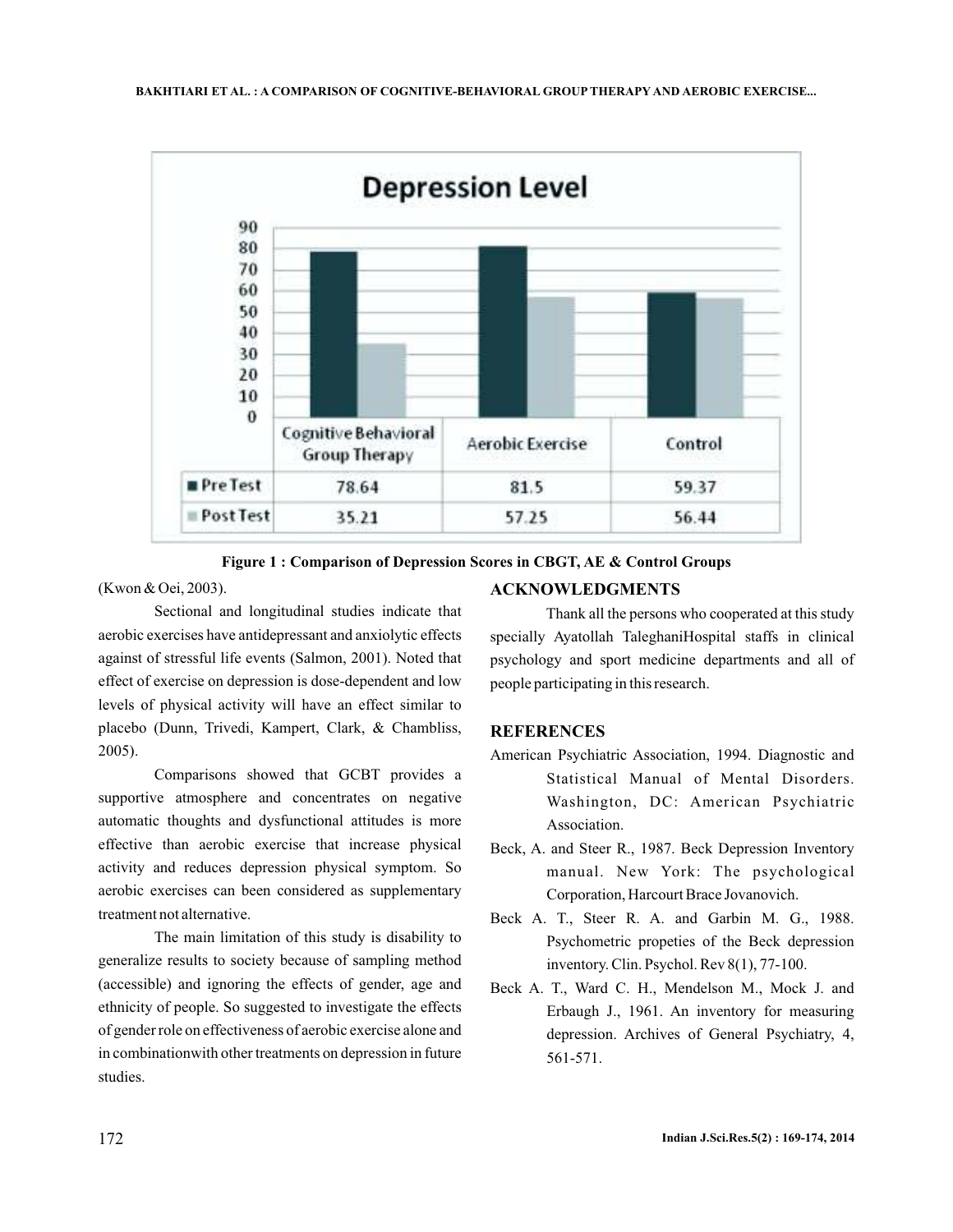- Blumenthal, J. A., Babyak, M. A., Moore, K. A., Craighead, W. E., Herman S., Khatri P., et al., 1999. Effects of exercise training on older patients with major depression. Archives of internal medicine, 159(19), 2349-2356.
- Blumenthal J. A., Babyak M. A., Moore K. A., Craighead W. E., Herman S., Khatri P., Appelbaum M., 1999. Effects of exercise training on older patients with major depression. Archives of internal medicine, 159(19), 2349-2356.
- Brosse A. L., Sheets E. S., Lett H. S. and Blumenthal J. A., 2002. Exercise and the treatment of clinical depression in adults: recent findings and future directions. [Research Support, U.S. Gov't, P.H.S. Review]. Sports Med, 32(12), 741-760.
- Clak D. A. and Beck A. T., 1999. Scientific foundations of cognitive theory and therapy of depression: John Wiley and Sons.
- Clark D.A., 1988. The validity of measures of cognitions:A review of the literature. Cognitive Therapy and Research, 12, 1-20.
- Clark D. A. and Beck A. T., 1999. Scientific Foundations of Cognitive Theory and Therapy of Depression. NewYork: JohnWiley and Sons, Inc.
- Comas-Diaz L., 1981. Effects of cognitive and behavioral group treatment on the depressive symptomatology of Puerto Rican women. Journal of consulting and clinical psychology, 49(5), 627.
- Depression and Bipolar support Alliance., 1999. Depression Statistics, from  $h$ ttp://www.dbsalliance.org/site /PageServer?pagename=education\_statistics\_dep ression
- Dobson K. S., 1989. A meta-analysis of the efficacy of cognitive therapy for depression. Journal of consulting and clinical psychology, 57(3), 414.
- Dobson K. S. and Breiter H. J. 1983. Cognitive assessment of depression: reliability and validity of three measures. J.Abnorm. Psychol 92, 107-109.
- Duarte P. S., Miyazaki M. C., Blay S. L. and Sesso R., 2009. Cognitive-behavioral group therapy is an effective treatment for major depression in hemodialysis patients. Kidney Int., 76(4), 414-421.
- Dunn, A. L., Trivedi, M. H., Kampert, J. B., Clark, C. G., & Chambliss, H. O. (2005). Exercise treatment for depression: efficacy and dose response. American journal of preventive medicine, 28(1), 1-8.
- Ernst E., Rand J. I. and Stevinson C., 1998. Complementary therapies for depression: an overview. Archives of General Psychiatry, 55(11), 1026-1032.
- Fava M., Rush A. J., Trivedi M. H., Nierenberg A. A., Thase M. E., Sackeim H. A., Rosenbaum J. F., 2003. Background and rationale for the sequenced treatment alternatives to relieve depression (STAR\*D) study. Psychiatric Clinics of North America, 26(2), 457-494.
- Hill C. V., Oei T. P. S., & Hill, M. A., 1989. An empirical investigation of the specificity and sensitivity of the Automatic Thoughts Questionnaire and Dysfunctional Attitudes Scale. Psychopathol BehavAssess, 11, 291-311.
- Hollon S. D. and Kendall P. C., 1980. Cognitive selfstatements in depression: Development of an automatic thoughts questionnaire. Cognitive Therapy and Research, 4, 383-395.
- Hyde J. S., Mezulis A. H. and Abramson L. Y., 2008. The ABCs of depression: integrating affective, biological, and cognitive models to explain the emergence of the gender difference in depression. Psychological review, 115(2), 291.
- Johnson L. D. and Miller S. D., 1994. Modification of depression risk factors: A solution-focused approach. Psychotherapy: Theory, Research, Practice, Training, 31(2), 244.
- Katz R., Katz J. and Shaw B. F., 1999. Beck Depression Inventory and hopelessness scale. In M.E. Maruish (Ed.), The use of psychological testing for treatment planning and outcomes assessment (2nd ed., pp. 921-934). Mahwah, NJ: Erlbaum.
- Kohn L. P., Oden T., Muñoz R. F., Robinson A. and Leavitt D., 2002). Brief report: Adapted cognitive behavioral group therapy for depressed lowincome African American women. Community Mental Health Journal, 38(6), 497-504.